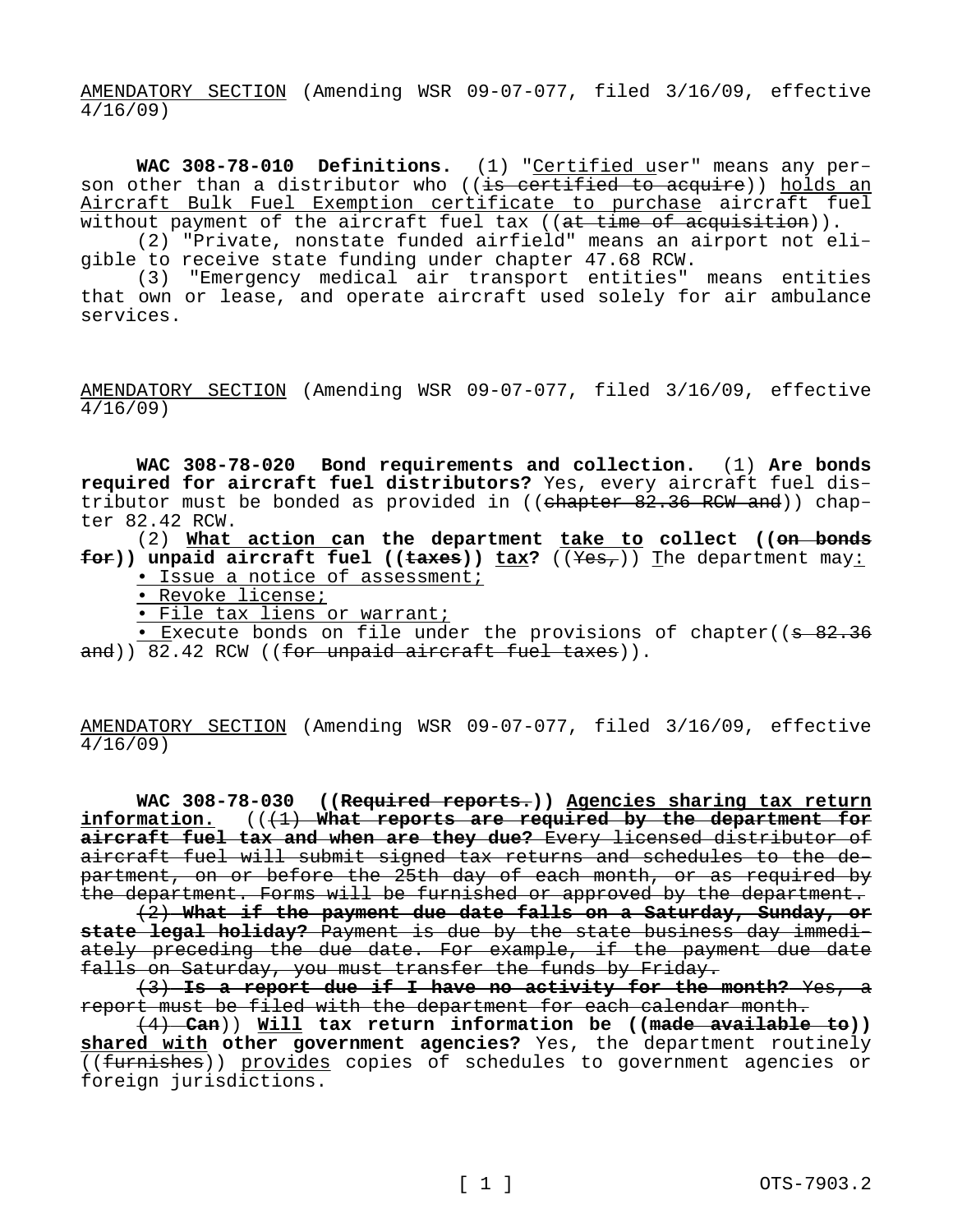AMENDATORY SECTION (Amending WSR 09-07-077, filed 3/16/09, effective 4/16/09)

WAC 308-78-035 What is the minimum ((payment or)) refund( $(-)$ ) amount? (( $(1)$ ) What is the minimum payment or refund for licensed ac**counts?** Ten dollars or less will not be owed or refunded.

(2) **What is the minimum refund for unlicensed refund claims?**  Claims for less than twenty dollars will not be refunded.)) The minimum refund amount for both licensed and unlicensed accounts is twenty dollars.

AMENDATORY SECTION (Amending WSR 09-07-077, filed 3/16/09, effective 4/16/09)

**WAC 308-78-045 Tax exempt use and circumstances.** (1) **((What are the conditions under which a)) When can an aircraft fuel tax refund ((of aircraft fuel tax can)) be claimed?** When fuel is:

(a) (( $\theta$  peration of aircraft)) Used by air carriers, supplemental air carriers, and foreign flag carriers, operating under the Federal Aviation Administration Regulations, and local service commuters.

(b) Used for testing and experimental purposes in the manufacture or ((remanufacture)) repair of aircraft ((and for)), including flight operations ((or experimental testing following manufacture, repair prior to delivery to a customer, or experimental testing of another aircraft)).

(c) Used in aircraft crew training in Washington state for certified air carriers.

(d) ((When applying)) Used to apply pesticides, herbicides, or other agricultural chemicals ((under conditions defined in RCW  $82.42.020)$ .

(e) (( $Exportation of fuel$ )) Exported from this state for use outside this state ((under the same conditions as provided for the refund of motor vehicle fuel in chapter 82.36 RCW and special fuel in chapter 82.38 RCW)).

(f) ((Use of fuel)) Used in nonhighway equipment, other than  $air$  $craft$ ( $\frac{1}{1}$  as provided for the refund of motor vehicle fuel in chapter 82.36 RCW and special fuel in chapter 82.38 RCW)).

(g) ((Sales to the United States or foreign government agencies by a distributor who has paid the aircraft fuel tax. The distributor will file an exemption certificate provided by the department. This certificate will contain an assignment to the distributor of the purchaser's right to a refund.)) Sold with taxes to the United States or foreign government agencies.

(h) ((Users of aircraft fuel placed into)) In helicopters or ((the wing tanks of)) aircraft that are used solely for air ambulance services ((are eligible for a refund of the aircraft fuel tax. Aireraft fuel consumed during)) or for training activities directly related to ((providing air ambulance)) these services ((is considered to be exempt from the aircraft fuel  $\tan x$ )). For aircraft, the fuel must be placed directly into the wing tanks.

(2) **What records must be kept when claiming an exemption of aircraft fuel tax?** Each person must keep records of each flight or series of flights for which tax exempt use is claimed. Records will include: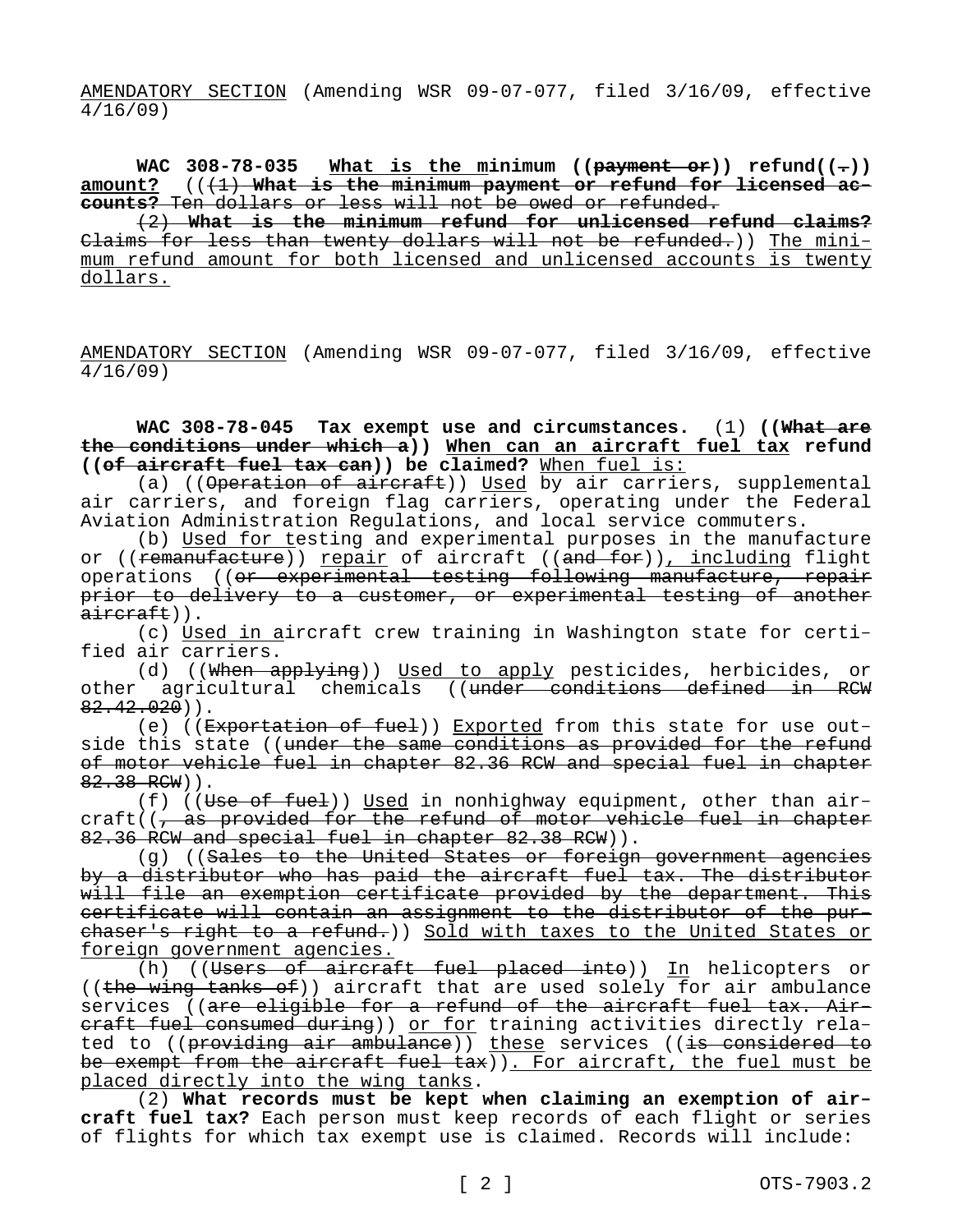- (a) Flight or block time of each flight or series of flights;
- (b) Type of aircraft;
- (c) Purpose of each flight or series of flights;
- (d) Dates; and
- (e) Gallons consumed for each flight or series of flights.

AMENDATORY SECTION (Amending WSR 09-07-077, filed 3/16/09, effective 4/16/09)

WAC 308-78-070 Records.  $((+1)$  What aircraft fuel records must **be kept?** Every person licensed or required to be licensed must maintain a complete monthly stock summary of the gallons of aircraft fuel reflecting inventories, receipts, sales, use, other distribution, and loss or gain. The stock summary must be supported by:

(a) Physical inventories of bulk storage plants taken at the close of each calendar month.

(b) Meter readings taken at the close of each calendar month for pumps through which fuel is dispensed.

(c) A record of fuel receipts, invoices, bills of lading, transfer documents, yield reports, and other documents relative to the acquisition of fuel.

(d) A record of fuel disbursements, invoices, bills of lading and other documents relative to the disbursement of fuel.

(2))) **How long must I ((retain)) keep my records?** ((Records will be maintained and kept for a period of not less than five years in their original form. The department may make such examinations of the records, facilities, equipment, and aircraft of distributors, certified users and consumers of aircraft fuel as necessary in carrying out the provisions of this chapter.)) Licensees must keep records for at least five years from the reporting period. Refund claimants must keep records for at least five years from the filing date.

AMENDATORY SECTION (Amending WSR 09-07-077, filed 3/16/09, effective 4/16/09)

**WAC 308-78-075 Invoices issued by licensees.** (1) **When is an invoice issued?** Every licensee must issue an invoice at the time of sale. ((If an electronic invoice is issued, a paper copy of the invoice is required to support a refund claim.))

(2) **What information is required on an invoice?**

(a) The name and address of the seller;

(b) The name( $(\tau)$ ) and address( $(\tau)$  and aircraft fuel tax number, if  $applicate,)$ ) of the purchaser ((for all deliveries other than those made directly into the aircraft fuel tanks of unlicensed exempt carriers));

(c) The date of delivery, month, day, and year;

(d) The location of the point of shipment. Alphanumeric codes are  $((not) )$  allowed if the definition keys are provided to the department;

(e) The physical address of the fuel delivery or exchange if different than the purchaser address, including the name of the state,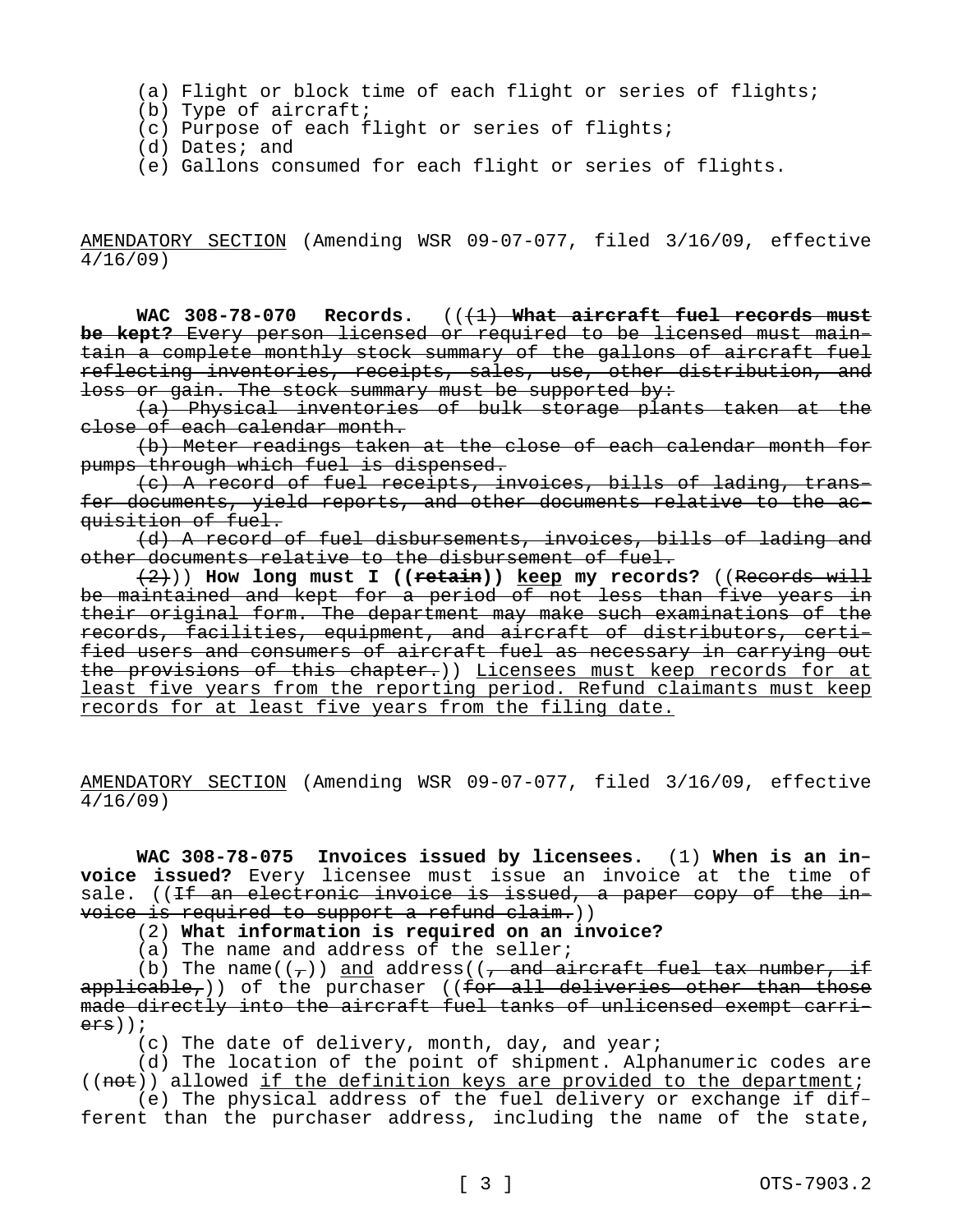Canadian Province, or foreign country. Alphanumeric codes are not allowed;

(f) In the case of a delivery onto a federally recognized Indian reservation or into Indian country, the invoice must identify the state, U.S. possession, or Canadian Province ((in which)) where the delivery took place;

(g) Name of carrier transporting fuel;

(h) Name of product sold;

(i) The number of U.S. gallons of product sold in ((net  $-$ or gross)) billed gallons;

(j) The price per gallon and the total amount charged; and

(k) A statement on the invoice indicating if the fuel has been sold without the Washington state fuel tax.

(3) **What happens if a purchaser's invoice is lost or destroyed?**  The seller can issue a duplicate or copy containing all information on the original invoice, if requested by the purchaser. The copies must be plainly marked "copy" or "duplicate."

(4) **What happens if an incorrect invoice is issued to the purchaser?** The seller must issue a corrected invoice to the purchaser. The invoice must clearly indicate that it is a corrected invoice and reference the original invoice.

AMENDATORY SECTION (Amending WSR 09-07-077, filed 3/16/09, effective 4/16/09)

**WAC 308-78-080 Filing of refund claims for nonlicensees.** (1) How do I apply for a refund ((for aircraft fuel))? Contact the department for a refund permit application and instructions or sign up electronically.

(2) **What time period can I file for a refund?** You must file within thirteen months of the fuel purchase date. The department will use the postmark date to determine ((the thirteen-month time frame)) eligibility. We will not accept multiple refund claims for the same month. For example, if you ( $(\overline{have})$ ) made a claim for purchases in June you ((cannot)) could not claim additional purchases for June on another claim form.

(3) **What do I need to send with my refund claim?** You must ((send in)) include your fuel purchase invoices, schedules, and other documents listed on the refund claim form. ((If electronic invoices were issued, you must provide paper copies.))

(4) **How do I account for my inventory?** Any fuel on hand( $(\tau)$ ) by physical measurement( $(\tau)$ ) at the end of the claim period, should be reported as ending inventory. This figure  $((should) )$  must be reported as the beginning inventory on your next claim form.

(5) ((**What does a licensed distributor send with their refund claim?** Summary schedules must be provided and the department may request invoices.

 $(6)$  **The following**)) Who can sign a refund claim form( $(•)$ )?

(a) Individuals - Permit holder;

(b) Partnership - Any one of the partners;

(c) Business firm or corporation - Owner, corporate officer, or other authorized agent.

(((7))) (6) **Can ((invoices have a different name than what is on the claim form)) I claim a refund using another person's invoices?** No.